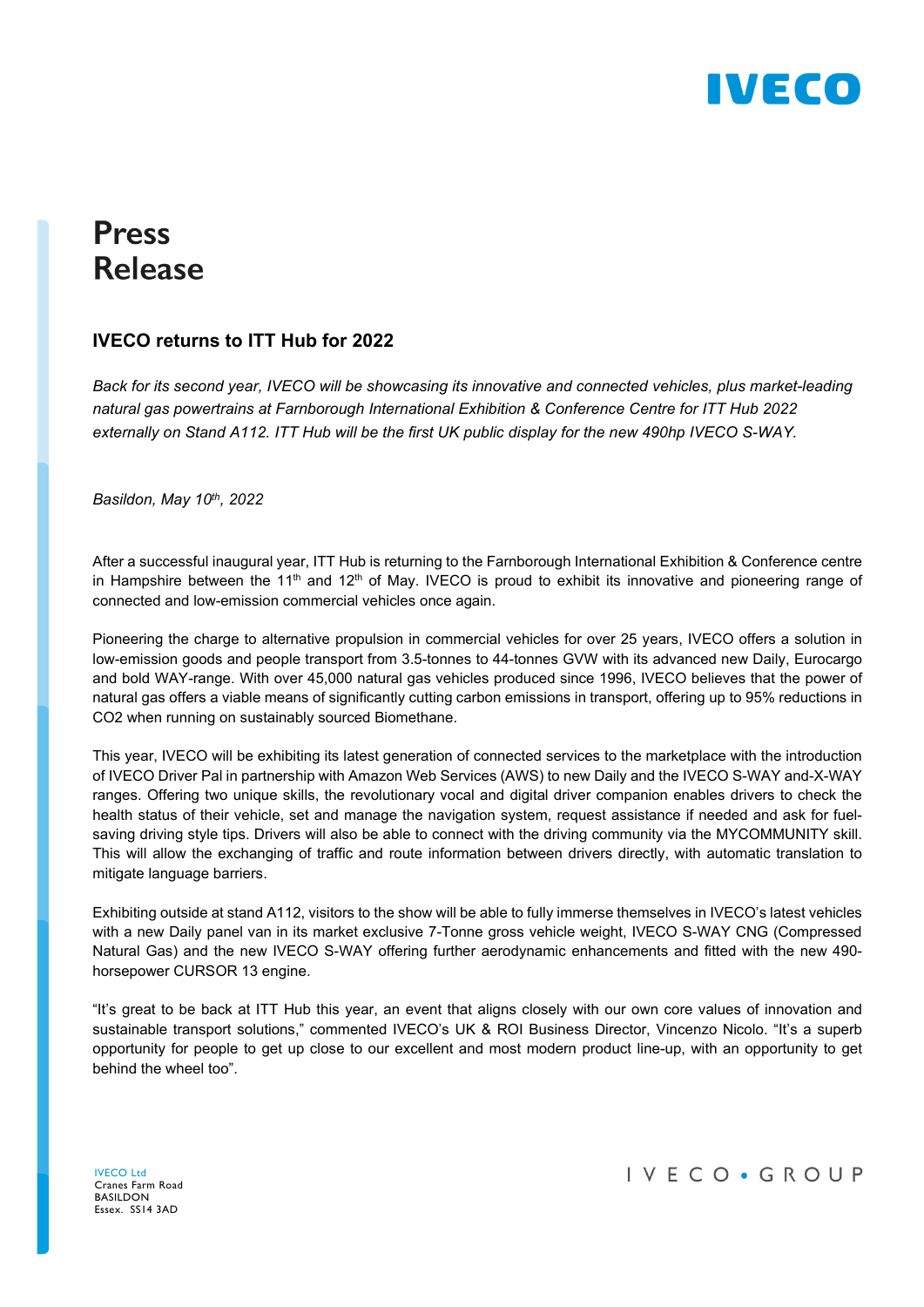

The new Daily range takes the multi-award-winning Daily to the next level for its fifth decade with an exceptionally flexible line-up and market exclusive gross vehicle weights. Along with the market-favourite HI-MATIC 8-speed automatic gearbox a new 6-speed manual gearbox has been introduced offering best-in-class shift precision, and delivering an up to 18% uplift in clutch durability (when coupled with the 2.3 litre engine), With oil changes extended to 350,000 km, the new transmission will also contribute an up to 4% reduction in Repair and Maintenance costs further lowering the Daily's TCO.

Daily's updated engine range now conforms to Euro 6-D FINAL (Light Duty) and Euro VI/E (Heavy Duty) emissions standards. The 2.3-litre F1A engine achieves an up to 6% fuel saving in WLTP cycle compared to the previous model, and when coupled with the new manual transmission delivers an up to 15% torque increase. New Daily also introduces two more industry firsts with its AIR PRO adaptive air suspension and 'HI-ADAPTIVE' memory foam seating.

AIR PRO, arriving into the UK mid-2022, features continuously variable adaptive air suspension which can be adjusted, raised and lowered by the driver for easier loading and reduces vibrations and roll in bends by 25 and 30% respectively, for supreme driver comfort and load safety. The new HI-ADAPTIVE memory foam seating reduces pressure points by up to 30% by spreading bodyweight more evenly. The cushions are 20mm longer and 15mm thicker to better support taller drivers (combined too with a deeper bulkhead), this enables lower side carters to aid ingress and egress on missions with frequent stops.

IVECO S-WAY adds further aerodynamic and fuel efficiency enhancements, with the introduction of new A-pillar covers which improve air flow around the cab, and climate control Eco mode which eliminates unnecessary energy absorption. The new high-efficiency single-reduction rear axles with longer ratios, down to 2.31:1, enable substantial downspeeding, resulting in greater efficiency when cruising on long-distance journeys, and an updated range of Euro VI/E engines, all contribute to the vehicle being able to achieve an overall reduction in fuel consumption of up to 3%. The Cursor 13 now adds 530 and 490hp variants, with the 490 set to be a true TCO Champion.

The IVECO S-WAY Natural Gas line-up remains a leader in alternative fuels technology for heavy trucks, tried, tested and ready to significantly reduce fleet emissions now with either compressed or liquified Biomethane. Not only is it beneficial for the environment but emitting up to 50% less noise than the equivalent diesel and offering fast and clean refuelling, it offers a great driving experience for drivers too.

IVECO is also proud to be supporting Logistics UK at the show, with the provision of four 3.5t HI-MATIC Daily (35S14A8 V) Panel Vans for the Logistics UK Van Driver of the Year competition. Two other models of the IVECO Daily will also feature across the manoeuvring challenge and vehicle inspection exercises.

#### **On static display (Stand A112):**

- IVECO Daily 7-Tonne Panel Van (70C18HA8 V)
- IVECO S-WAY 460hp Natural Gas 4x2 Tractor (AS440S46T/P CNG)
- IVECO S-WAY 490hp Tractor 6x2C (AS44S49TX/P)

IVECO Ltd Cranes Farm Road BASILDON Essex. SS14 3AD

## IVECO · GROUP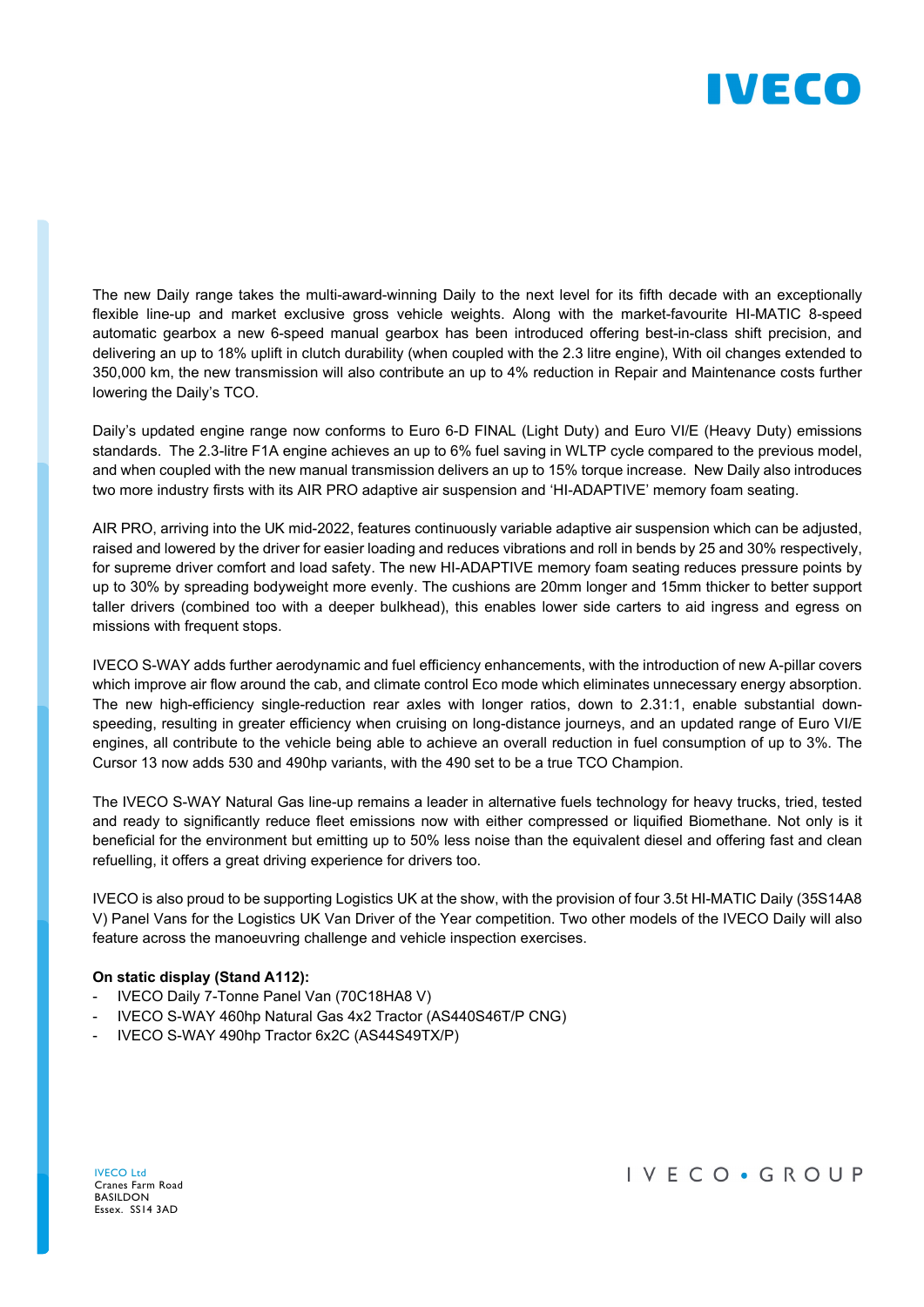

#### **Ride & Drive:**

- IVECO S-WAY Natural Gas 4x2 Tractor (AS440S46T/P CNG)
- IVECO S-WAY 490hp Tractor 6x2C (AS44S49TX/P)

For further information about the IVECO range, or to find your local dealer, visit [www.iveco-dealership.co.uk](http://www.iveco-dealership.co.uk/)

-ENDS-

#### **IVECO**

*IVECO is a brand of Iveco Group N.V. (MI:IVG), IVECO designs, manufactures and markets a wide range of light, medium and heavy commercial vehicles, off-road trucks, and vehicles for applications such as off-road missions.*

*The brand's wide range of products include the Daily, a vehicle that covers the 3.3 – 7.2-ton vehicle weight segment, the Eurocargo from 6 – 19 tons and, in the heavy segment above 16 tons, the IVECO WAY range with the on-road IVECO S-WAY, the off-road IVECO T-WAY and the IVECO X-WAY for light offroad missions. In addition, the IVECO Astra brand builds off-road trucks, rigid and articulated dumpers as well as special vehicles.*

*IVECO employs close to 21,000 individuals globally. It manages production sites in 7 countries throughout Europe, Asia, Africa, Oceania and Latin America where it produces vehicles featuring the latest advanced technologies. 4,200 sales and service outlets in over 160 countries guarantee technical support wherever an IVECO vehicle is at work.*

*For further information about IVECO: [www.iveco.com](http://www.iveco.com/)*

f. [http://www.facebook.com/IVECOUK](http://www.facebook.com/IvecoUK)

V) [http://twitter.com/IVECOuk](http://twitter.com/ivecouk)

Ы [http://www.youtube.com/IVECO](http://www.youtube.com/iveco)

രി <https://www.instagram.com/iveco>

For more information contact:

Lisa Fuller, Brand Marketing and Communications Manager IVECO Ltd Tel. +44 (0)7740 448110 [lisa.fuller@IVECO.com](mailto:lisa.fuller@iveco.com) [www.IVECO.co.uk](http://www.iveco.co.uk/)

IVECO Ltd Cranes Farm Road BASILDON Essex. SS14 3AD

IVECO · GROUP